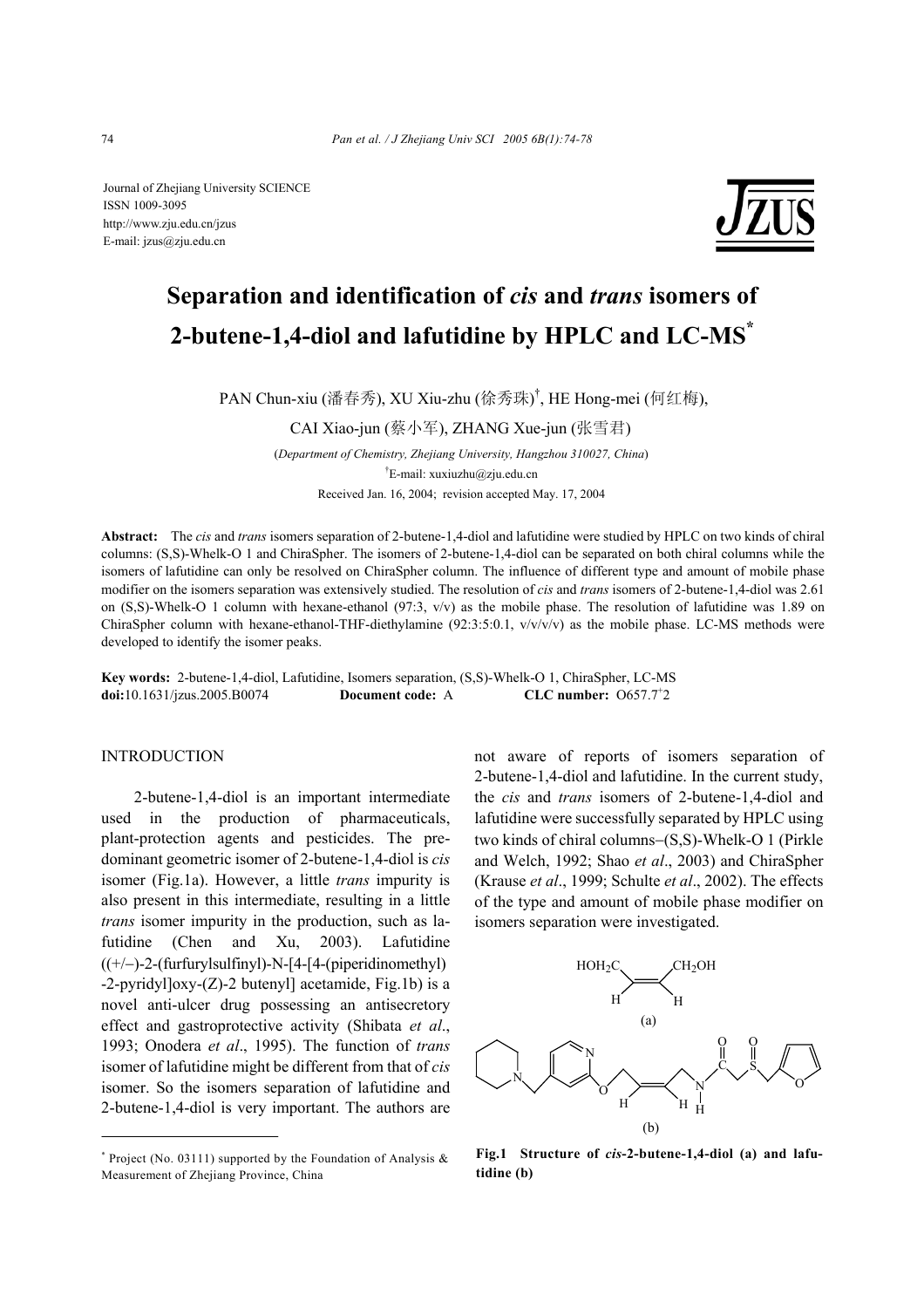## EXPERIMENTAL DETAILS

### **Materials**

2-butene-1,4-diol and lafutidine were kindly provided by Zhejiang Province Institute for Drug Control. Hexane, analytical grade, was obtained from Hangzhou Refinery of China Petrochemical Corporation. Tetrahydrofuran (THF, analytical grade) was purchased from Hangzhou Shuanglin Chemical Reagent Factory. All other chemicals were of analytical grade or better and were obtained from various commercial sources.

# **High-performance Liquid Chromatography (HPLC)**

Isomers separations were performed using Waters 2690 Separations Module equipped with a Waters 996 Photodiode Array Detector and Waters Millennium<sup>32</sup> System (Waters Co., Milford, MA, USA). (S,S)-Whelk-O 1 (Fig.2a) and ChiraSpher (Fig.2b) chiral columns were gifts from Prof. Dr. Kinkel (Georg-Simon-Ohm University of Applied Sciences, Nürnberg, Germany). The mobile phases were composed of n-hexane and polar modifier(s) and they were filtered through a 0.45 µm membrane filter (Millipore) and degassed by sonication before use. The sample solution was prepared by dissolving an appropriate amount of 2-butene-1,4-diol or lafutidine in ethanol and was filtered through a 0.2 um membrane filter (Millipore) before being injected into the



**Fig.2 Structure of stationary phase. (a) (S,S)-Whelk-O 1; (b) ChiraSpher** 

HPLC. The chromatographic parameters, retention factor  $(k')$ , separation factor  $(\alpha)$  and resolution  $(Rs)$ were calculated automatically with Waters Millennium<sup>32</sup> System. The dead time  $(t_0)$  of the column was determined with 1,3,5-tri-*tert*-butyl benzene as a non-retained compound.

# **Liquid Chromatography-Mass Spectrometry (LC-MS)**

LC-MS analyses were performed in the positive ion mode using an Agilent 1100 Series LC system (Agilent Co., USA) interfaced to an Esquine 3000 plus MS detector (Bruker Daltonics Inc., Germany). The isomers of 2-butene-1,4-diol or lafutidine were separated using the same chromatographic conditions with Water HPLC system. The electrospray needle was held at 4000 V. The temperature of ion source was 100 °C for 2-butene-1,4-diol and 200 °C for lafutidine.

# RESULTS AND DISCUSSION

#### **Isomers separation of 2-butene-1,4-diol**

At first, the isomers separation of 2-butene-1,4-diol was tested on an  $C_{18}$  and a silica gel columns, but the isomers could not be resolved on these two columns since the polarity of 2-butene-1,4-diol was so strong that the solute was not retained on the ODS column while it could not be eluted from the silica gel column. Then separation was attempted on two kinds of chiral columns, (S,S)-Whelk-O 1 and ChiraSpher. The initial separations were conducted with ethanol, *iso*-propanol or *n*-butanol as the alcoholic mobile phase modifier. The results revealed that the solute could not be eluted from these two columns when *iso*-propanol or *n*-butanol was used as the mobile phase modifier. So ethanol was selected as the polar modifier in the mobile phase.

Table 1 shows the influence of ethanol concentration in mobile phase on the isomers separation of 2-butene-1,4-diol on (S,S)-Whelk-O 1 column. As seen in Table 1, when ethanol concentration in mobile phase was 10%, the isomers could not be resolved due to the weak retention of the solute. However, as the ethanol concentration decreased, the retention of solute  $(k')$ , separation factor  $(\alpha)$  and resolution  $(Rs)$  were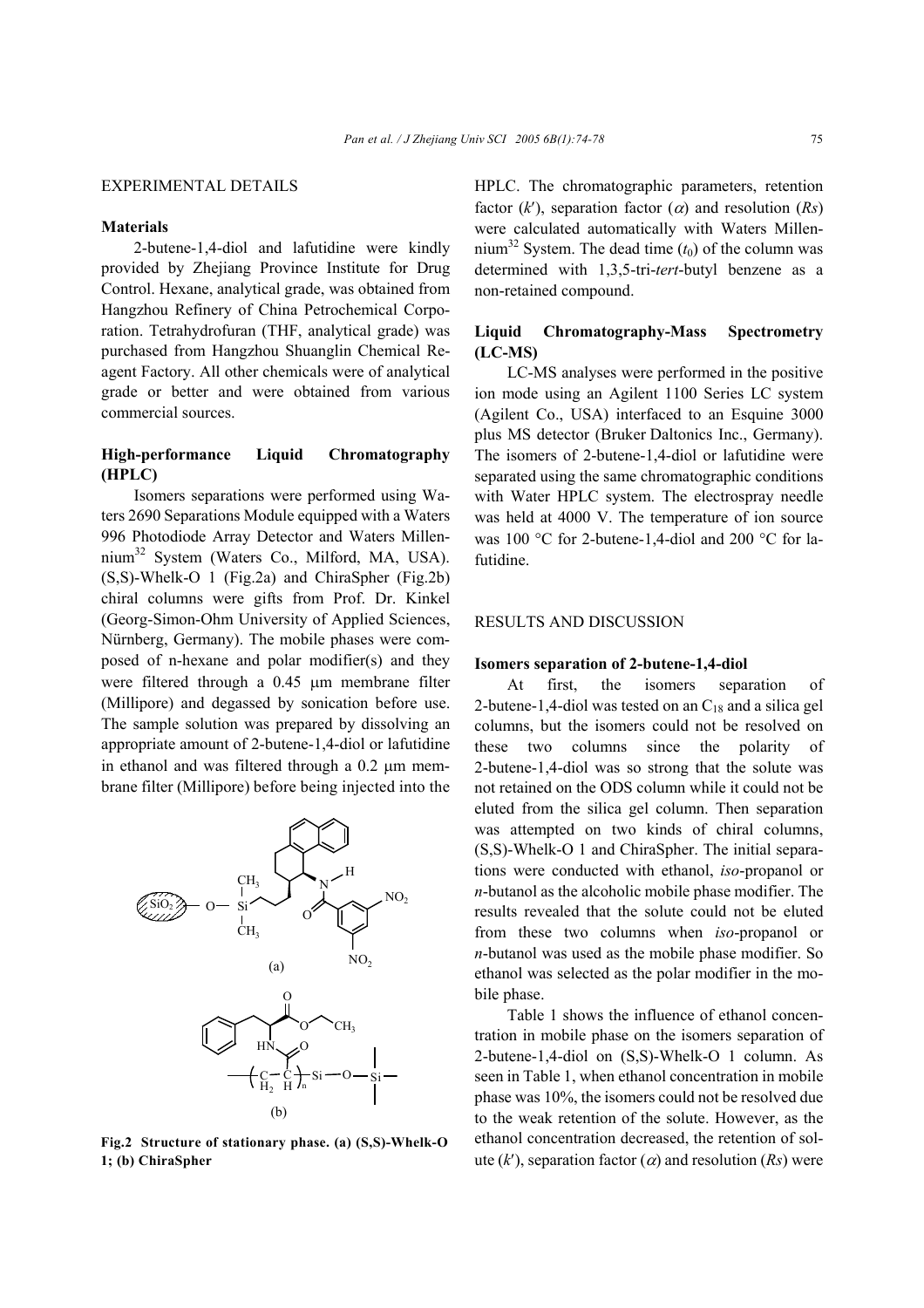all steadily increased, suggesting that the polar interaction (mainly hydrogen-bonding interaction) between solute and stationary phase was not only the primary factor for solute retention but also playing some roles in isomeric recognition. The influence of ethanol concentration in mobile phase on the isomers separation of 2-butene-1,4-diol on ChiraShper column is shown in Table 2. In order to improve the peak shape and resolution, a basic additive, diethylamine was added in the mobile phase. As can be seen in Table 2, with decrease of ethanol concentration in mobile phase, the retention factor (*k*′) and resolution (*Rs*) were increased steadily while the separation factor  $(\alpha)$  was essentially unchanged. The results indicated that for the isomers separation on ChiraSpher column, the polar interaction between solute and stationary phase was also a predominant factor for solute retention but contributed little to the isomeric

**Table 1 The influence of ethanol concentration in mobile phase on the isomers separation of 2-butene-1,4-diol on (S,S)-Whelk-O 1 column** 

| Hexane-ethanol $(v/v)$ | $k_{1}^{\prime}$ | $\alpha$ | Rs   |
|------------------------|------------------|----------|------|
| 90:10                  | 0.42             | 1.00     | -    |
| 95:5                   | 1.11             | 1 1 2    | 1.17 |
| 97.3                   | 2.21             | 1.20     | 2.61 |

 $k'_i$ : the retention factor of the *cis* isomer of 2-butene-1,4-diol; Chromatographic conditions: flow rate, 1.0 ml/min; temperature, 25 °C; detection wavelength, 202.8 nm

recognition. The improvement of resolution was due to increase of solute retention time. Comparison of Table 1 and Table 2 revealed that the isomers of 2-butene-1,4-diol obtained much better separation on the (S,S)-Whelk-O 1 column. Fig.3a shows the chromatogram of isomers separation of 2-butene-1,4 diol on (S,S)-Whelk-O 1 column. Since the ultraviolet (UV) absorbance of 2-butene-1,4-diol was weak and the amount of *trans* isomer impurity very small  $(\sim 3\%)$ , the UV spectrum detected by PDA detector was insufficient for identifying the isomer. Then an LC-MS method was developed to identify the small *trans* isomer peak. The mass spectra of *cis* and *trans* isomer peaks are presented in Figs.3b and 3c respectively. We can see that the mass spectra of *trans* isomer peak are identical with that of *cis* isomer peak and that m/z 110.9 is the mass charge ratio of molecular ion of 2-butene-1,4-diol plus sodium ion  $(Na^+)$ .

**Table 2 The influence of ethanol concentration in mobile phase on the isomers separation of 2-butene-1,4-diol on ChiraSpher column** 

| Hexane-ethanol-diethylamine<br>(v/v/v) | $k_{1}^{\prime}$ | $\alpha$ | Rs    |
|----------------------------------------|------------------|----------|-------|
| 80:20:0.1                              | 1.89             | 1.16     | 1 1 1 |
| 90:10:0.1                              | 5.31             | 1 1 8    | 1.21  |
| 95:5:0.1                               | 785              | 117      | 148   |

 $k'_i$ : the retention factor of the *cis* isomers of 2-butene-1,4-diol; Chromatographic conditions: flow rate, 1.0 ml/min; temperature, 25 °C; detection wavelength, 202.8 nm



**Fig.3 The isomers separation chromatogram and isomers mass spectra of 2-butene-1,4-diol**  Chromatographic conditions: column, (S,S)-Whelk-O 1; mobile phase, hexane-ethanol (97:3, v/v); flow rate, 1.0 ml/min;

temperature, 25 °C; detection wavelength, 202.8 nm. (a) The chromatogram of isomers separation of 2-butene-1,4-diol; (b) The mass spectrum of *cis* 2-butene-1,4-diol; (c) The mass spectrum of *trans* 2-butene-1,4-diol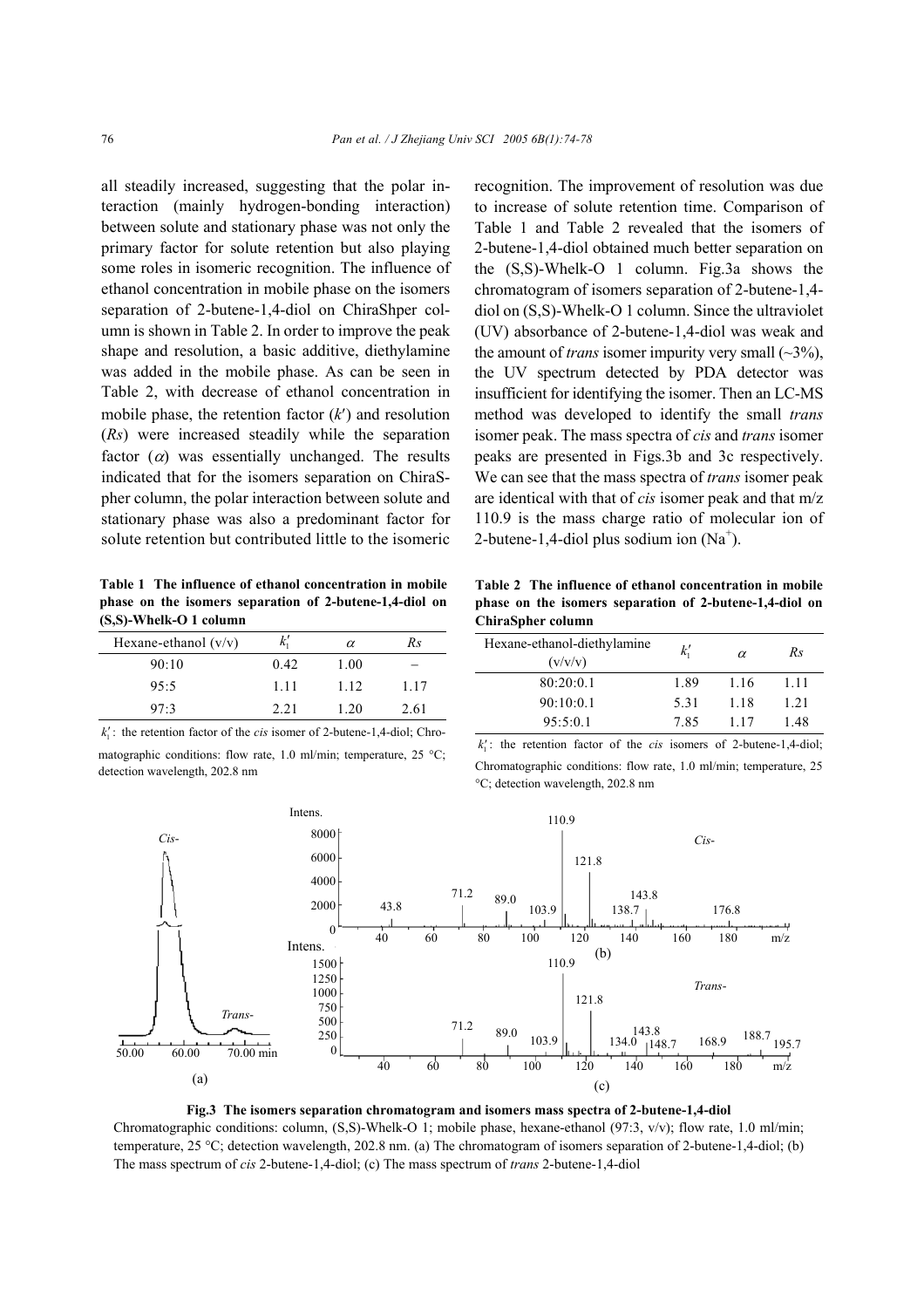#### **Isomers separation of lafutidine**

The isomers separation of lafutidine was also attempted on (S,S)-Whelk-O 1 and ChiraSpher columns. However, in contrast to 2-butene-1,4-diol, the *cis* and *trans* isomers of lafutidine can only be resolved on ChiraSpher column. The influence of ethanol concentration in mobile phase on the isomers separation of lafutidine is shown in Table 3 showing that as the ethanol concentration decreased from 10% to 5%, the solute retention factor increased strikingly; while the separation factor and resolution improved only a little. As the ethanol concentration further decreased to 3%, the solute could not be eluted from the column in 100 min. In order to shorten the solute retention time and improve the resolution, THF, an organic solvent with excellent solubility and weak polarity was added in the mobile phase. The influence of THF concentration on the isomers separation is also shown in Table 3. We can see that after THF was added in the mobile phase and as its concentration increased from 3% to 5%, the solute retention factor decreased dramatically and the resolution improved a lot, but, no further improvement was observed as the THF concentration increased further. The effect of diethylamine concentration in mobile phase was also studied. The results are also listed in Table 3. As shown by the data, there is essentially no influence on the isomers separation with increase of diethylamine concentration. As can be seen from the data in Table 3, different type and amount of mobile phase modifier has great influence on the solute retention (*k*′) and resolution  $(Rs)$ , but, the separation factor  $(\alpha)$  is essentially unchanged, suggesting that, for ChiraSpher column, the attractive interactions (hydrogen-bonding, dipole-dipole and  $\pi$ - $\pi$  interaction) between solute and stationary phase is a predominant factor for solute retention but they are not important for isomeric recognition. According to the above results, 92:3:5: 0.1 of hexane-ethanol-THF-diethylamine  $(v/v/v/v)$ was selected as the optimum composition of mobile phase. The chromatogram of isomers separation of lafutidine under this optimum condition is presented in panel A of Fig.4. An LC-MS method was also developed to identify the lafutidine isomers peaks. As shown in Figs.4b and 4c, the mass spectra of *cis* and *trans* isomers peaks are identical and m/z 432.0 is the mass charge ratio of lafutidine molecular ion.

**Table 3 The influence of different polar mobile phase modifiers concentration on the isomers separation of lafutidine on ChiraSpher column**

| Hexane-ethanol-THF-diethylamine<br>(v/v/v/v) | $k_1'$ | α    | Rs   |
|----------------------------------------------|--------|------|------|
| 90:10:0:0.1                                  | 3.95   | 1.11 | 1.09 |
| 95:5:0:0.1                                   | 10.00  | 1.16 | 1.22 |
| $97:3:0:0.1$ <sup>*</sup>                    |        |      |      |
| 94:3:3:0.1                                   | 10.21  | 1.16 | 1.56 |
| 92:3:5:0.1                                   | 7.83   | 1.17 | 1.89 |
| 90:3:7:0.1                                   | 7.23   | 1.13 | 1.75 |
| 90:3:7:0.2                                   | 6.66   | 1.16 | 1.51 |
| 90:3:7:0.5                                   | 6.12   | 1.16 | 1.62 |

 $k'$ : the retention factor of the *cis* isomers of lafutidine; Chromatographic conditions: column, ChiraSpher; flow rate, 1.0 ml/min; temperature, 25 °C; detection wavelength, 285.0 nm; \* Solutes were not eluted in 10 min



**Fig.4 The isomers separation chromatogram and isomers mass spectra of lafutidine** 

Chromatographic conditions: column, ChiraSpher; mobile phase, hexane-ethanol-THF-diethylamine (92:3:5:0.1,  $v/v/v/v$ ; for other conditions (Table 3). (a) The chromatogram of isomers separation of lafutidine; (b) The mass spectrum of *cis* lafutidine; (c) the mass spectrum of *trans* lafutidine